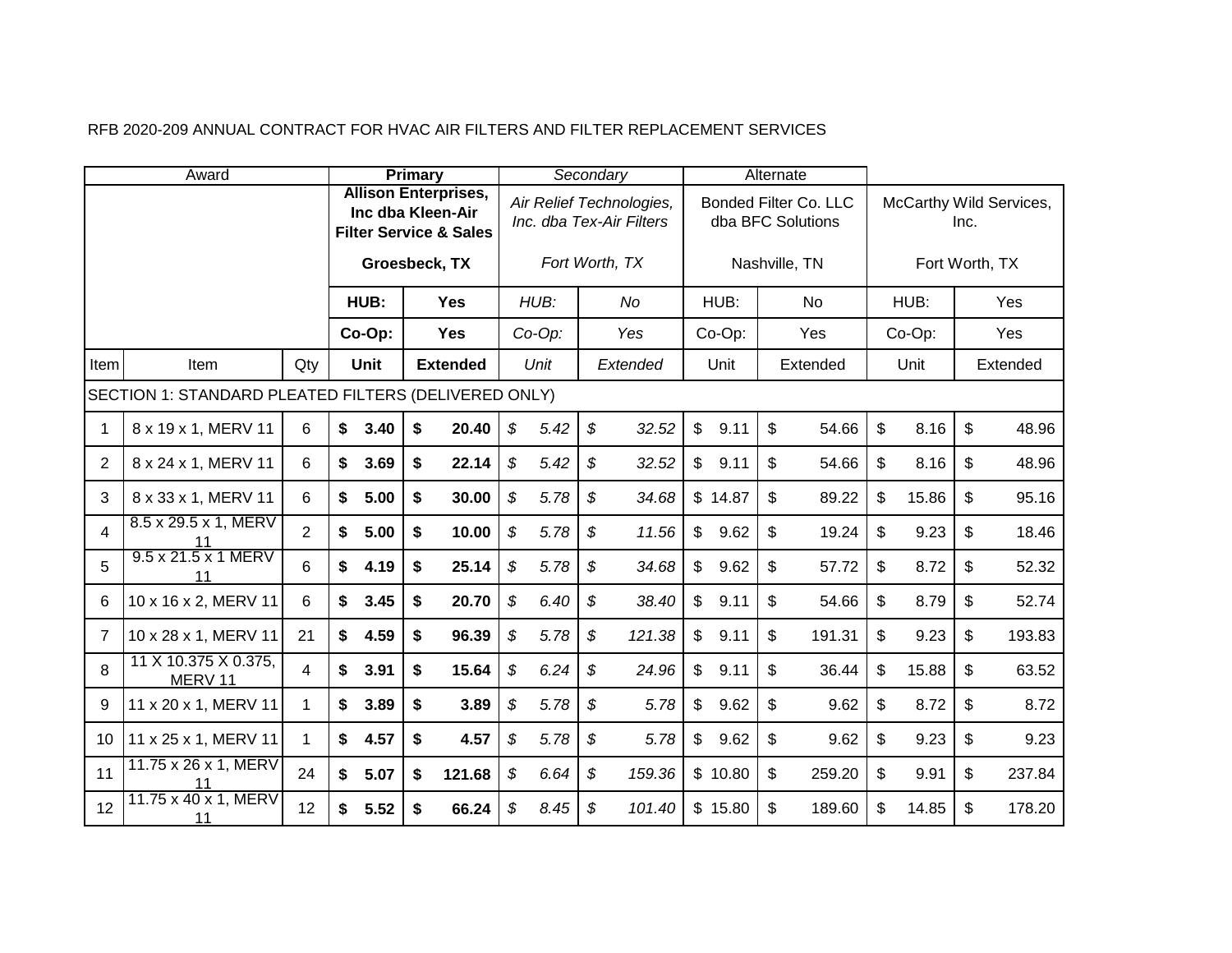|      | Award                                                |      |            | <b>Primary</b>                                                                        |                            |        |                            | Secondary                                            |                |         | Alternate      |                                            |                |      |                         |
|------|------------------------------------------------------|------|------------|---------------------------------------------------------------------------------------|----------------------------|--------|----------------------------|------------------------------------------------------|----------------|---------|----------------|--------------------------------------------|----------------|------|-------------------------|
|      |                                                      |      |            | <b>Allison Enterprises,</b><br>Inc dba Kleen-Air<br><b>Filter Service &amp; Sales</b> |                            |        |                            | Air Relief Technologies,<br>Inc. dba Tex-Air Filters |                |         |                | Bonded Filter Co. LLC<br>dba BFC Solutions |                | Inc. | McCarthy Wild Services, |
|      |                                                      |      |            | Groesbeck, TX                                                                         |                            |        |                            | Fort Worth, TX                                       |                |         |                | Nashville, TN                              | Fort Worth, TX |      |                         |
|      |                                                      |      | HUB:       | <b>Yes</b>                                                                            |                            | HUB:   |                            | No                                                   |                | HUB:    |                | <b>No</b>                                  | HUB:           |      | Yes                     |
|      |                                                      |      | Co-Op:     | <b>Yes</b>                                                                            |                            | Co-Op: |                            | Yes                                                  |                | Co-Op:  |                | Yes                                        | Co-Op:         |      | Yes                     |
| Item | Item                                                 | Qty  | Unit       | <b>Extended</b>                                                                       |                            | Unit   |                            | Extended                                             |                | Unit    |                | Extended                                   | Unit           |      | Extended                |
|      | SECTION 1: STANDARD PLEATED FILTERS (DELIVERED ONLY) |      |            |                                                                                       |                            |        |                            |                                                      |                |         |                |                                            |                |      |                         |
| 13   | 12 x 12 x 1, MERV 11                                 | 6    | \$<br>1.90 | \$<br>11.40                                                                           | $\mathfrak{F}$             | 3.28   | $\boldsymbol{\mathcal{S}}$ | 19.68                                                | $\mathbb{S}$   | 9.11    | $\mathfrak{S}$ | 54.66                                      | \$<br>6.65     | \$   | 39.90                   |
| 14   | 12 x 16 x 1, MERV 11                                 | 22   | \$<br>3.89 | \$<br>85.58                                                                           | $\mathcal{L}$              | 5.42   | \$                         | 119.24                                               | $\mathfrak{S}$ | 5.53    | \$             | 121.66                                     | \$<br>8.16     | \$   | 179.52                  |
| 15   | 12 x 20 x 2, MERV 11                                 | 12   | \$<br>3.91 | \$<br>46.92                                                                           | \$                         | 3.65   | \$                         | 43.80                                                | $\mathbb{S}$   | 5.71    | \$             | 68.52                                      | \$<br>6.55     | \$   | 78.60                   |
| 16   | 12 x 24 x 2, MERV 11                                 | 1356 | \$<br>2.82 | \$3,823.92                                                                            | \$                         | 3.69   | \$                         | 5,003.64                                             | $\mathfrak{S}$ | 5.71    | \$             | 7,742.76                                   | \$<br>6.40     | \$   | 8,678.40                |
| 17   | 12 x 24 x 4, MERV 11                                 | 34   | \$<br>4.88 | \$<br>165.92                                                                          | \$                         | 6.21   | \$                         | 211.14                                               |                | \$10.74 | \$             | 365.16                                     | \$<br>8.01     | \$   | 272.34                  |
| 18   | 12 x 25 x 4, MERV 11                                 | 34   | \$<br>8.67 | \$<br>294.78                                                                          | $\boldsymbol{\mathcal{S}}$ | 15.66  | \$                         | 532.44                                               |                | \$23.28 | \$             | 791.52                                     | \$<br>16.02    | \$   | 544.68                  |
| 19   | 12 x 25 x 2, MERV 11                                 | 12   | \$<br>5.47 | \$<br>65.64                                                                           | \$                         | 9.17   | \$                         | 110.04                                               |                | \$13.20 | \$             | 158.40                                     | \$<br>8.74     | \$   | 104.88                  |
| 20   | 12 x 30 x 1, MERV 11                                 | 60   | \$<br>3.00 | \$<br>180.00                                                                          | \$                         | 6.64   | \$                         | 398.40                                               |                | \$10.80 | \$             | 648.00                                     | \$<br>8.33     | \$   | 499.80                  |
| 21   | 12 x 32 x 1, MERV 11                                 | 6    | \$<br>5.30 | \$<br>31.80                                                                           | \$                         | 6.64   | \$                         | 39.84                                                |                | \$14.87 | $\mathfrak{S}$ | 89.22                                      | \$<br>13.73    | \$   | 82.38                   |
| 22   | 12 x 36 x 1, MERV 11                                 | 28   | \$<br>5.57 | \$<br>155.96                                                                          | \$                         | 8.45   | \$                         | 236.60                                               |                | \$15.80 | \$             | 442.40                                     | \$<br>14.85    | \$   | 415.80                  |
| 23   | 14 x 22 x 1, MERV 11                                 | 42   | \$<br>4.19 | \$<br>175.98                                                                          | \$                         | 6.64   | \$                         | 278.88                                               |                | \$10.80 | \$             | 453.60                                     | \$<br>9.90     | \$   | 415.80                  |
| 24   | 14 x 24 x 1, MERV 11                                 | 18   | \$<br>2.83 | \$<br>50.94                                                                           | \$                         | 6.64   | \$                         | 119.52                                               |                | \$10.80 | $\mathfrak{L}$ | 194.40                                     | \$<br>7.17     | \$   | 129.06                  |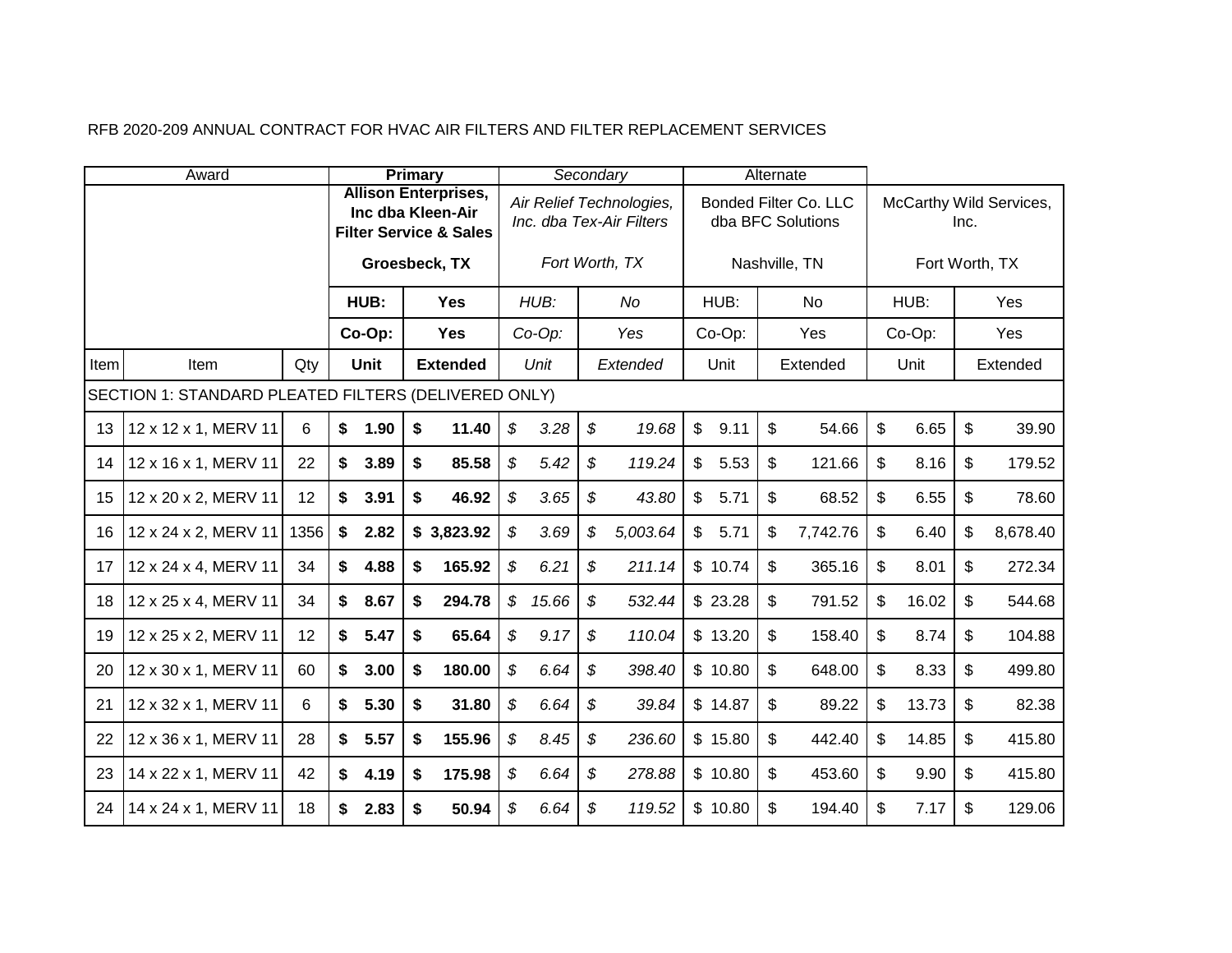|      | Award                                                |      |            | <b>Primary</b> |                                                                                       |                            |           | Secondary                                            |                |         |                | Alternate                                         |                |        |      |                         |
|------|------------------------------------------------------|------|------------|----------------|---------------------------------------------------------------------------------------|----------------------------|-----------|------------------------------------------------------|----------------|---------|----------------|---------------------------------------------------|----------------|--------|------|-------------------------|
|      |                                                      |      |            |                | <b>Allison Enterprises,</b><br>Inc dba Kleen-Air<br><b>Filter Service &amp; Sales</b> |                            |           | Air Relief Technologies,<br>Inc. dba Tex-Air Filters |                |         |                | <b>Bonded Filter Co. LLC</b><br>dba BFC Solutions |                |        | Inc. | McCarthy Wild Services, |
|      |                                                      |      |            |                | Groesbeck, TX                                                                         |                            |           | Fort Worth, TX                                       |                |         |                | Nashville, TN                                     |                |        |      | Fort Worth, TX          |
|      |                                                      |      | HUB:       |                | <b>Yes</b>                                                                            |                            | HUB:      | No                                                   |                | HUB:    |                | <b>No</b>                                         |                | HUB:   |      | Yes                     |
|      |                                                      |      | Co-Op:     |                | <b>Yes</b>                                                                            |                            | $Co-Op$ : | Yes                                                  |                | Co-Op:  |                | Yes                                               |                | Co-Op: |      | Yes                     |
| Item | Item                                                 | Qty  | Unit       |                | <b>Extended</b>                                                                       |                            | Unit      | Extended                                             |                | Unit    |                | Extended                                          |                | Unit   |      | Extended                |
|      | SECTION 1: STANDARD PLEATED FILTERS (DELIVERED ONLY) |      |            |                |                                                                                       |                            |           |                                                      |                |         |                |                                                   |                |        |      |                         |
| 25   | 14 x 25 x 1, MERV 11                                 | 18   | \$<br>2.94 | \$             | 52.92                                                                                 | $\boldsymbol{\mathcal{S}}$ | 3.40      | \$<br>61.20                                          | $\mathbb{S}$   | 5.97    | \$             | 107.46                                            | \$             | 6.81   | \$   | 122.58                  |
| 26   | 14 x 25 x 2, MERV 11                                 | 54   | \$<br>3.51 | \$             | 189.54                                                                                | $\boldsymbol{\mathcal{S}}$ | 4.03      | \$<br>217.62                                         | $\mathbb{S}$   | 6.47    | \$             | 349.38                                            | $\mathfrak{S}$ | 6.90   | \$   | 372.60                  |
| 27   | 14 x 28 x 1, MERV 11                                 | 6    | \$<br>5.44 | \$             | 32.64                                                                                 | \$                         | 6.64      | \$<br>39.84                                          |                | \$10.80 | $\mathfrak{L}$ | 64.80                                             | \$             | 10.05  | \$   | 60.30                   |
| 28   | 15 x 21 x 2, MERV 11                                 | 12   | \$<br>5.78 | \$             | 69.36                                                                                 | \$                         | 9.17      | \$<br>110.04                                         |                | \$10.80 | \$             | 129.60                                            | \$             | 10.63  | \$   | 127.56                  |
| 29   | 16 x 16 x 1, MERV 11                                 | 118  | \$<br>2.46 | \$             | 290.28                                                                                | \$                         | 3.59      | \$<br>423.62                                         | $\mathfrak{S}$ | 6.44    | \$             | 759.92                                            | \$             | 6.90   | \$   | 814.20                  |
| 30   | 16 x 16 x 2, MERV 11                                 | 27   | \$<br>2.97 | \$             | 80.19                                                                                 | \$                         | 3.95      | \$<br>106.65                                         | $\mathbb{S}$   | 6.96    | \$             | 187.92                                            | \$             | 8.17   | \$   | 220.59                  |
| 31   | 16 x 20 x 1, MERV 11                                 | 166  | \$<br>2.44 | \$             | 405.04                                                                                | \$                         | 3.42      | \$<br>567.72                                         | $\mathbb{S}$   | 5.53    | \$             | 917.98                                            | \$             | 6.27   | \$   | 1,040.82                |
| 32   | 16 x 20 x 2, MERV 11                                 | 4430 | \$<br>2.87 |                | \$12,714.10                                                                           | \$                         | 3.84      | \$17,011.20                                          | $\mathbb{S}$   | 5.97    | \$             | 26,447.10                                         | \$             | 6.40   | \$   | 28,352.00               |
| 33   | 16 x 20 x 4, MERV 11                                 | 24   | \$<br>5.24 | \$             | 125.76                                                                                | \$                         | 6.93      | \$<br>166.32                                         |                | \$11.30 | $\mathsf{\$}$  | 271.20                                            | \$             | 8.17   | \$   | 196.08                  |
| 34   | 16 x 24 x 2, MERV 11                                 | 185  | \$<br>3.55 | \$             | 656.75                                                                                | \$                         | 4.54      | \$<br>839.90                                         | $\mathbb{S}$   | 6.67    | \$             | 1,233.95                                          | \$             | 7.13   | \$   | 1,319.05                |
| 35   | 16 x 25 x 1, MERV 11                                 | 2183 | \$<br>2.57 |                | \$5,610.31                                                                            | $\boldsymbol{\mathcal{S}}$ | 3.46      | \$<br>7,553.18                                       | $\mathfrak{S}$ | 5.91    | \$             | 12,901.53                                         | \$             | 6.55   | \$   | 14,298.65               |
| 36   | 16 x 25 x 2, MERV 11                                 | 3875 | \$<br>3.44 |                | \$13,330.00                                                                           | \$                         | 4.19      | \$16,236.25                                          | $\mathbb{S}$   | 6.53    | \$             | 25,303.75                                         | $\mathfrak{S}$ | 6.67   | \$   | 25,846.25               |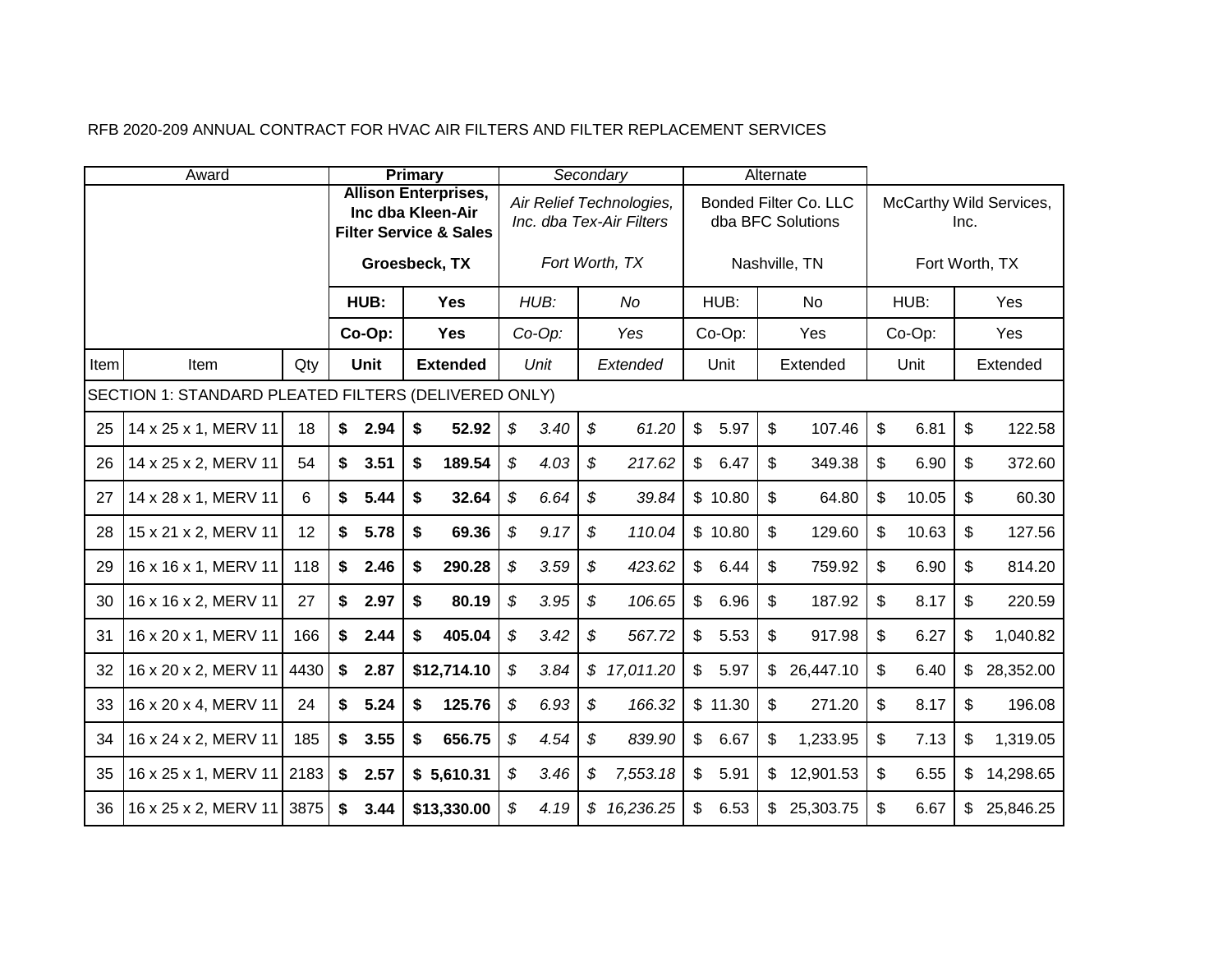|      | Award                                                |     |                   | <b>Primary</b> |                                                                  |                            |           |                            | Secondary                                            |                |         | Alternate      |                                                   |                |      |                         |
|------|------------------------------------------------------|-----|-------------------|----------------|------------------------------------------------------------------|----------------------------|-----------|----------------------------|------------------------------------------------------|----------------|---------|----------------|---------------------------------------------------|----------------|------|-------------------------|
|      |                                                      |     | Inc dba Kleen-Air |                | <b>Allison Enterprises,</b><br><b>Filter Service &amp; Sales</b> |                            |           |                            | Air Relief Technologies,<br>Inc. dba Tex-Air Filters |                |         |                | <b>Bonded Filter Co. LLC</b><br>dba BFC Solutions |                | Inc. | McCarthy Wild Services, |
|      |                                                      |     |                   |                | Groesbeck, TX                                                    |                            |           |                            | Fort Worth, TX                                       |                |         |                | Nashville, TN                                     | Fort Worth, TX |      |                         |
|      |                                                      |     | HUB:              |                | <b>Yes</b>                                                       |                            | HUB:      |                            | No                                                   |                | HUB:    |                | <b>No</b>                                         | HUB:           |      | Yes                     |
|      |                                                      |     | Co-Op:            |                | <b>Yes</b>                                                       |                            | $Co-Op$ : |                            | Yes                                                  |                | Co-Op:  |                | Yes                                               | Co-Op:         |      | Yes                     |
| Item | Item                                                 | Qty | Unit              |                | <b>Extended</b>                                                  |                            | Unit      |                            | Extended                                             |                | Unit    |                | Extended                                          | Unit           |      | Extended                |
|      | SECTION 1: STANDARD PLEATED FILTERS (DELIVERED ONLY) |     |                   |                |                                                                  |                            |           |                            |                                                      |                |         |                |                                                   |                |      |                         |
| 37   | 16 x 30 x 1, MERV 11                                 | 48  | \$<br>3.64        | \$             | 174.72                                                           | $\boldsymbol{\mathcal{S}}$ | 4.79      | $\boldsymbol{\mathcal{S}}$ | 229.92                                               |                | \$11.70 | \$             | 561.60                                            | \$<br>7.63     | \$   | 366.24                  |
| 38   | 16 x 31 x 1, MERV 11                                 | 24  | \$<br>7.15        | \$             | 171.60                                                           | $\mathfrak{F}$             | 7.45      | \$                         | 178.80                                               |                | \$15.80 | \$             | 379.20                                            | \$<br>14.85    | \$   | 356.40                  |
| 39   | 17 x 17 x 1, MERV 11                                 | 2   | \$<br>5.25        | \$             | 10.50                                                            | \$                         | 5.78      | \$                         | 11.56                                                | $\mathbb{S}$   | 9.62    | $\mathfrak{L}$ | 19.24                                             | \$<br>9.23     | \$   | 18.46                   |
| 40   | 17 x 31 x 1, MERV 11                                 | 1   | \$<br>7.41        | \$             | 7.41                                                             | \$                         | 7.88      | \$                         | 7.88                                                 |                | \$15.80 | \$             | 15.80                                             | \$<br>15.86    | \$   | 15.86                   |
| 41   | 18 x 20 x 2, MERV 11                                 | 24  | \$<br>3.62        | \$             | 86.88                                                            | \$                         | 4.84      | \$                         | 116.16                                               | $\mathbb{S}$   | 7.48    | \$             | 179.52                                            | \$<br>8.96     | \$   | 215.04                  |
| 42   | 18 x 24 x 1, MERV 11                                 | 36  | \$<br>3.03        | \$             | 109.08                                                           | \$                         | 7.45      | \$                         | 268.20                                               | $\mathbb{S}$   | 6.34    | \$             | 228.24                                            | \$<br>6.81     | \$   | 245.16                  |
| 43   | 18 x 24 x 2, MERV 11                                 | 318 | \$<br>3.96        |                | \$1,259.28                                                       | \$                         | 4.28      | \$                         | 1,361.04                                             | $\mathbb{S}$   | 6.96    | \$             | 2,213.28                                          | \$<br>7.03     | \$   | 2,235.54                |
| 44   | 18 x 24 x 4, MERV 11                                 | 102 | \$<br>6.59        | \$             | 672.18                                                           | \$                         | 8.26      | \$                         | 842.52                                               |                | \$12.47 | \$             | 1,271.94                                          | \$<br>8.70     | \$   | 887.40                  |
| 45   | 18 x 25 x 2, MERV 11                                 | 84  | \$<br>4.18        | \$             | 351.12                                                           | \$                         | 9.71      | \$                         | 815.64                                               | $\mathbb{S}$   | 7.05    | $\mathfrak{S}$ | 592.20                                            | \$<br>7.10     | \$   | 596.40                  |
| 46   | 19 x 30 x 1, MERV 11                                 | 2   | \$<br>5.96        | \$             | 11.92                                                            | \$                         | 7.88      | \$                         | 15.76                                                |                | \$15.80 | \$             | 31.60                                             | \$<br>11.13    | \$   | 22.26                   |
| 47   | 20 x 11 x 1, MERV 11                                 | 6   | \$<br>3.89        | \$             | 23.34                                                            | $\boldsymbol{\mathcal{S}}$ | 5.78      | \$                         | 34.68                                                | $\mathfrak{S}$ | 9.62    | \$             | 57.72                                             | \$<br>8.73     | \$   | 52.38                   |
| 48   | 20 x 20 x 1, MERV 11                                 | 617 | \$<br>2.78        |                | \$1,715.26                                                       | \$                         | 4.34      | \$                         | 2,677.78                                             | $\mathbb{S}$   | 6.00    | \$             | 3,702.00                                          | \$<br>6.55     | \$   | 4,041.35                |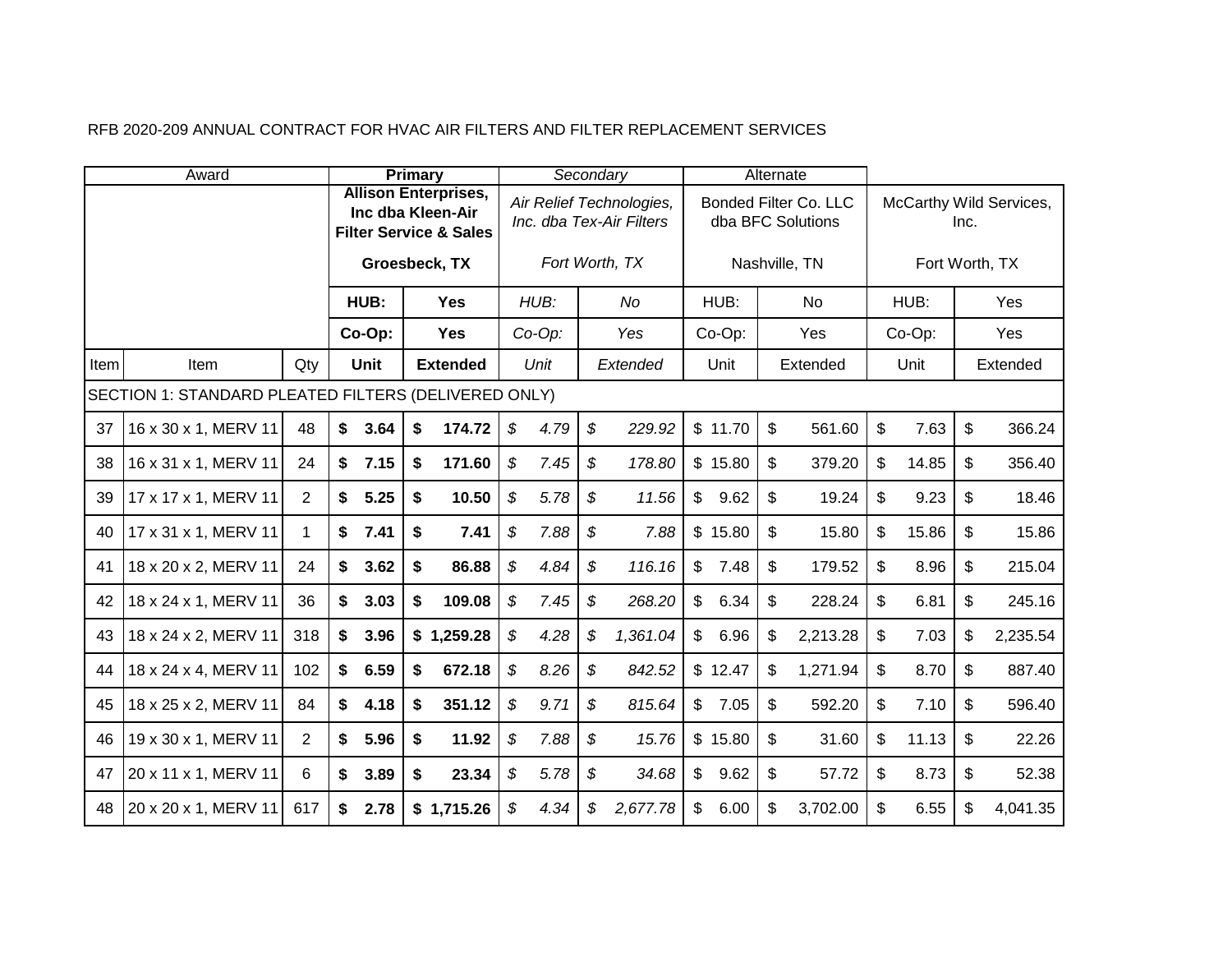|      | Award                                                |      |            | Primary |                                                                                       |                |           | Secondary                                            |                |         |                | Alternate                                  |             |      |                         |
|------|------------------------------------------------------|------|------------|---------|---------------------------------------------------------------------------------------|----------------|-----------|------------------------------------------------------|----------------|---------|----------------|--------------------------------------------|-------------|------|-------------------------|
|      |                                                      |      |            |         | <b>Allison Enterprises,</b><br>Inc dba Kleen-Air<br><b>Filter Service &amp; Sales</b> |                |           | Air Relief Technologies,<br>Inc. dba Tex-Air Filters |                |         |                | Bonded Filter Co. LLC<br>dba BFC Solutions |             | Inc. | McCarthy Wild Services, |
|      |                                                      |      |            |         | Groesbeck, TX                                                                         |                |           | Fort Worth, TX                                       |                |         |                | Nashville, TN                              |             |      | Fort Worth, TX          |
|      |                                                      |      | HUB:       |         | <b>Yes</b>                                                                            |                | HUB:      | No                                                   |                | HUB:    |                | <b>No</b>                                  | HUB:        |      | Yes                     |
|      |                                                      |      | Co-Op:     |         | <b>Yes</b>                                                                            |                | $Co-Op$ : | Yes                                                  |                | Co-Op:  |                | Yes                                        | Co-Op:      |      | Yes                     |
| Item | Item                                                 | Qty  | Unit       |         | <b>Extended</b>                                                                       |                | Unit      | Extended                                             |                | Unit    |                | Extended                                   | Unit        |      | Extended                |
|      | SECTION 1: STANDARD PLEATED FILTERS (DELIVERED ONLY) |      |            |         |                                                                                       |                |           |                                                      |                |         |                |                                            |             |      |                         |
| 49   | 20 x 20 x 2, MERV 11 2618                            |      | \$<br>3.55 |         | \$9,293.90                                                                            | $\mathfrak{F}$ | 4.39      | \$11,493.02                                          | $\mathfrak{S}$ | 6.53    | \$             | 17,095.54                                  | \$<br>6.67  | \$   | 17,462.06               |
| 50   | 20 x 20 x 4, MERV 11                                 | 12   | \$<br>6.20 | \$      | 74.40                                                                                 | $\mathfrak{L}$ | 7.43      | \$<br>89.16                                          |                | \$12.20 | \$             | 146.40                                     | \$<br>8.57  | \$   | 102.84                  |
| 51   | 20 x 22 x 1, MERV 11                                 | 24   | \$<br>2.78 | \$      | 66.72                                                                                 | \$             | 4.34      | \$<br>104.16                                         | $\mathbb{S}$   | 6.00    | $\mathfrak{S}$ | 144.00                                     | \$<br>6.55  | \$   | 157.20                  |
| 52   | 20 x 24 x 1, MERV 11                                 | 41   | \$<br>3.27 | \$      | 134.07                                                                                | \$             | 3.93      | \$<br>161.13                                         | $\mathfrak{S}$ | 6.17    | \$             | 252.97                                     | \$<br>7.10  | \$   | 291.10                  |
| 53   | 20 x 24 x 2, MERV 11                                 | 1154 | \$<br>3.79 |         | \$4,373.66                                                                            | \$             | 4.53      | \$<br>5,227.62                                       | $\mathcal{L}$  | 7.14    | \$             | 8,239.56                                   | \$<br>7.10  | \$   | 8,193.40                |
| 54   | 20 x 24 x 4, MERV 11                                 | 96   | \$<br>7.13 | \$      | 684.48                                                                                | \$             | 8.18      | \$<br>785.28                                         |                | \$12.60 | \$             | 1,209.60                                   | \$<br>9.32  | \$   | 894.72                  |
| 55   | 20 x 25 x 1, MERV 11                                 | 204  | \$<br>3.22 | \$      | 656.88                                                                                | $\mathfrak{L}$ | 3.93      | \$<br>801.72                                         | $\mathbb{S}$   | 6.37    | \$             | 1,299.48                                   | \$<br>6.89  | \$   | 1,405.56                |
| 56   | 20 x 25 x 2, MERV 11                                 | 3956 | \$<br>3.81 |         | \$15,072.36                                                                           | \$             | 4.53      | \$17,920.68                                          | $\mathfrak{S}$ | 7.28    | \$             | 28,799.68                                  | \$<br>7.03  | \$   | 27,810.68               |
| 57   | 20 x 30 x 1, MERV 11                                 | 6    | \$<br>3.87 | \$      | 23.22                                                                                 | \$             | 5.04      | \$<br>30.24                                          | $\mathfrak{S}$ | 7.54    | \$             | 45.24                                      | \$<br>8.00  | \$   | 48.00                   |
| 58   | 20 x 30 x 2, MERV 11                                 | 48   | \$<br>5.28 | \$      | 253.44                                                                                | \$             | 5.68      | \$<br>272.64                                         |                | \$15.80 | \$             | 758.40                                     | \$<br>9.20  | \$   | 441.60                  |
| 59   | 20 x 31 x 1, MERV 11                                 | 6    | \$<br>7.11 | \$      | 42.66                                                                                 | \$             | 8.50      | \$<br>51.00                                          |                | \$17.80 | \$             | 106.80                                     | \$<br>17.21 | \$   | 103.26                  |
| 60   | 21 x 23 x 1, MERV 11                                 | 12   | \$<br>5.90 | \$      | 70.80                                                                                 | \$             | 7.45      | \$<br>89.40                                          |                | \$11.70 | \$             | 140.40                                     | \$<br>10.67 | \$   | 128.04                  |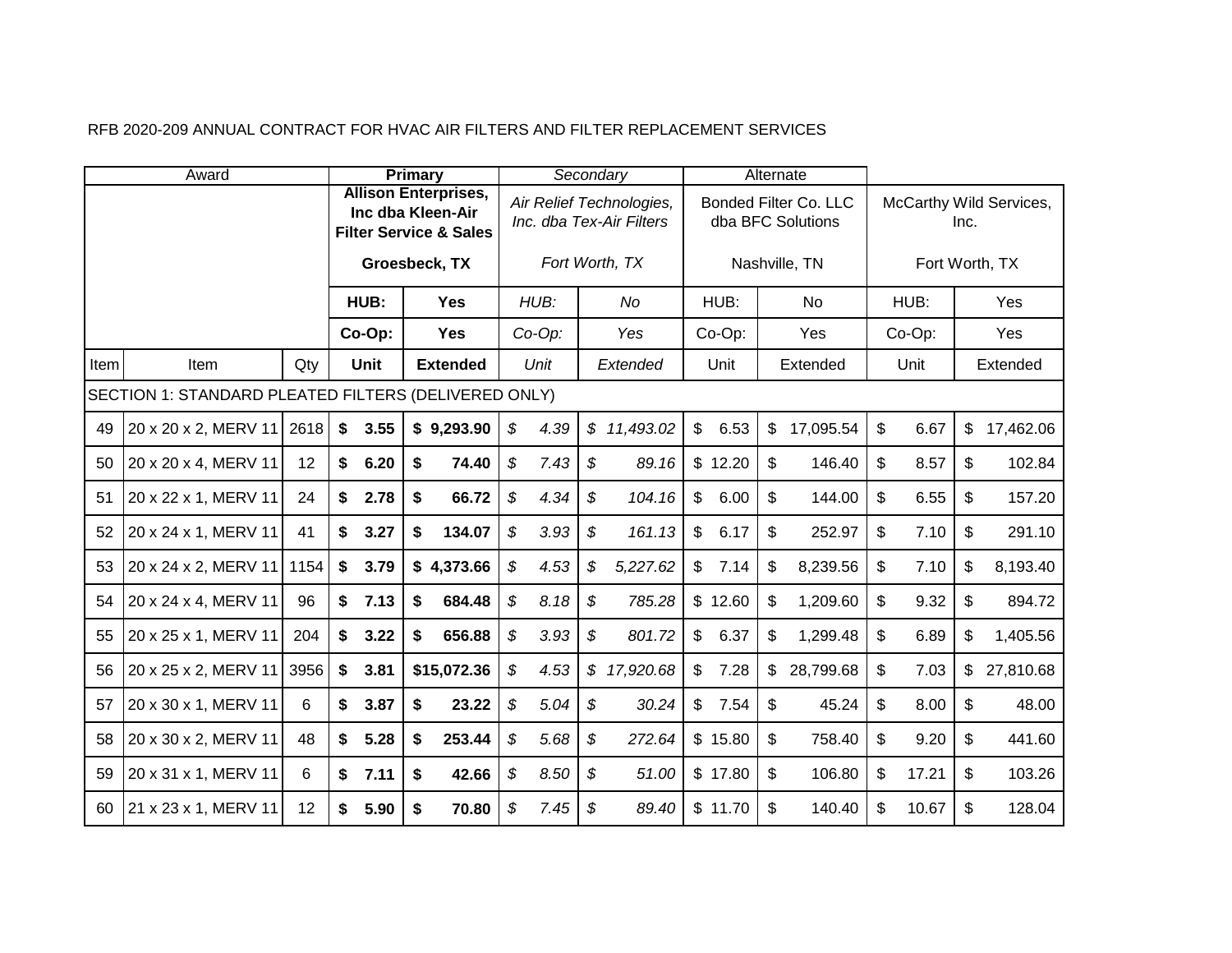|      | Award                                                |      |            | Primary |                                                                                       |                            |           |                            | Secondary                                            |                |         | Alternate                                  |              |        |      |                         |
|------|------------------------------------------------------|------|------------|---------|---------------------------------------------------------------------------------------|----------------------------|-----------|----------------------------|------------------------------------------------------|----------------|---------|--------------------------------------------|--------------|--------|------|-------------------------|
|      |                                                      |      |            |         | <b>Allison Enterprises,</b><br>Inc dba Kleen-Air<br><b>Filter Service &amp; Sales</b> |                            |           |                            | Air Relief Technologies,<br>Inc. dba Tex-Air Filters |                |         | Bonded Filter Co. LLC<br>dba BFC Solutions |              |        | Inc. | McCarthy Wild Services, |
|      |                                                      |      |            |         | Groesbeck, TX                                                                         |                            |           |                            | Fort Worth, TX                                       |                |         | Nashville, TN                              |              |        |      | Fort Worth, TX          |
|      |                                                      |      | HUB:       |         | <b>Yes</b>                                                                            |                            | HUB:      |                            | No                                                   |                | HUB:    | <b>No</b>                                  |              | HUB:   |      | Yes                     |
|      |                                                      |      | Co-Op:     |         | <b>Yes</b>                                                                            |                            | $Co-Op$ : |                            | Yes                                                  |                | Co-Op:  | Yes                                        |              | Co-Op: |      | Yes                     |
| Item | Item                                                 | Qty  | Unit       |         | <b>Extended</b>                                                                       |                            | Unit      |                            | Extended                                             |                | Unit    | Extended                                   |              | Unit   |      | Extended                |
|      | SECTION 1: STANDARD PLEATED FILTERS (DELIVERED ONLY) |      |            |         |                                                                                       |                            |           |                            |                                                      |                |         |                                            |              |        |      |                         |
| 61   | 21 x 24 x 1, MERV 11                                 | 6    | \$<br>5.90 | \$      | 35.40                                                                                 | $\boldsymbol{\mathcal{S}}$ | 7.88      | $\boldsymbol{\mathcal{S}}$ | 47.28                                                |                | \$12.34 | \$<br>74.04                                | \$           | 10.99  | \$   | 65.94                   |
| 62   | 21 x 33.5 x 1, MERV<br>11                            | 12   | \$<br>8.79 | \$      | 105.48                                                                                | \$                         | 9.27      | \$                         | 111.24                                               |                | \$17.80 | \$<br>213.60                               | \$           | 17.50  | \$   | 210.00                  |
| 63   | 22 x 22 x 1, MERV 11                                 | 174  | \$<br>3.30 | \$      | 574.20                                                                                | \$                         | 7.45      | \$                         | 1,296.30                                             |                | \$11.70 | \$<br>2,035.80                             | \$           | 10.67  | \$   | 1,856.58                |
| 64   | $22.5 \times 27.5 \times 1$ ,<br>MERV 11             | 6    | \$<br>6.57 | \$      | 39.42                                                                                 | \$                         | 8.50      | \$                         | 51.00                                                |                | \$12.77 | \$<br>76.62                                | \$           | 17.22  | \$   | 103.32                  |
| 65   | 24 x 24 x 1, MERV 11                                 | 54   | \$<br>3.56 | \$      | 192.24                                                                                | \$                         | 4.25      | \$                         | 229.50                                               | $\frac{1}{2}$  | 6.64    | \$<br>358.56                               | \$           | 7.10   | \$   | 383.40                  |
| 66   | 24 x 24 x 2, MERV 11                                 | 4299 | \$<br>4.20 |         | \$18,055.80                                                                           | $\boldsymbol{\mathcal{S}}$ | 5.49      |                            | \$23,601.51                                          | $\frac{1}{2}$  | 7.70    | \$<br>33,102.30                            | \$           | 7.46   | \$   | 32,070.54               |
| 67   | 24 x 24 x 4, MERV 11                                 | 376  | \$<br>7.76 |         | \$2,917.76                                                                            | \$                         | 9.53      | \$                         | 3,583.28                                             |                | \$13.94 | \$<br>5,241.44                             | \$           | 9.96   | \$   | 3,744.96                |
| 68   | 25 x 11 x 1, MERV 11                                 | 12   | \$<br>4.58 | \$      | 54.96                                                                                 | \$                         | 5.78      | \$                         | 69.36                                                | $\mathfrak{S}$ | 9.62    | \$<br>115.44                               | \$           | 9.23   | \$   | 110.76                  |
| 69   | 12 x 16 x 1, MERV 13                                 | 2    | \$<br>4.20 | \$      | 8.40                                                                                  | \$                         | 7.51      | \$                         | 15.02                                                | $\mathbb{S}$   | 8.16    | \$<br>16.32                                | \$           | 21.79  | \$   | 43.58                   |
| 70   | 12 x 24 x 2, MERV 13                                 | 78   | \$<br>5.02 | \$      | 391.56                                                                                | \$                         | 7.55      | \$                         | 588.90                                               | $\mathbb{S}$   | 8.82    | \$<br>687.96                               | \$           | 19.71  | \$   | 1,537.38                |
| 71   | 12 x 24 x 4, MERV 13                                 | 66   | \$<br>8.48 | \$      | 559.68                                                                                | $\mathcal{S}$              | 13.79     | $\boldsymbol{\mathcal{S}}$ | 910.14                                               |                | \$14.84 | \$<br>979.44                               | \$           | 26.95  | \$   | 1,778.70                |
| 72   | 12 x 24 x 4, MERV<br>13, with Single                 | 40   | \$18.00    | \$      | 720.00                                                                                | $\boldsymbol{\mathcal{S}}$ | 19.94     | \$                         | 797.60                                               |                | \$36.87 | \$<br>1,474.80                             | $\mathbb{S}$ | 106.80 | \$   | 4,272.00                |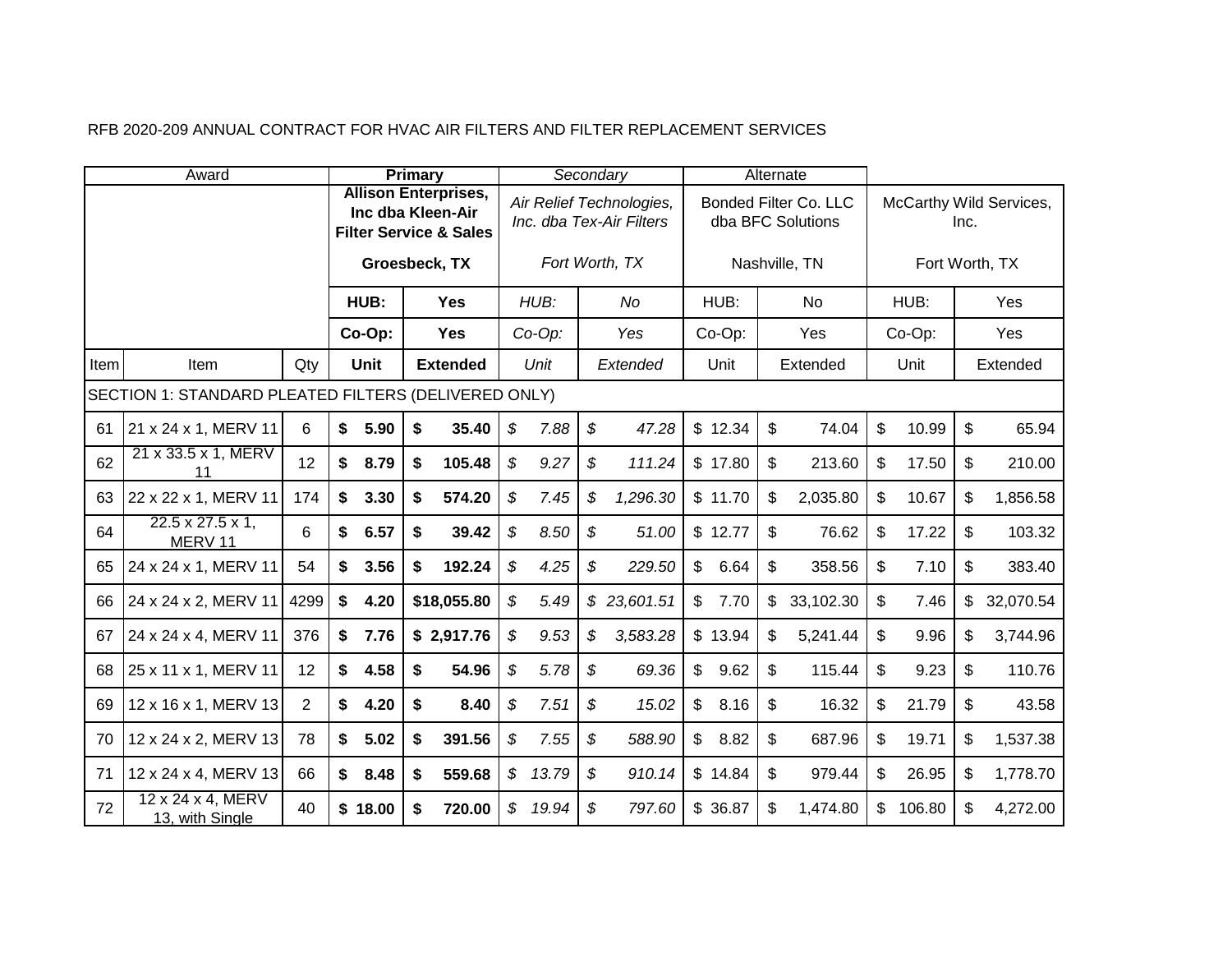|      | Award                                                |                |            | <b>Primary</b>                                                                        |                            |           |                            | Secondary                                            |              |         | Alternate |                                                   |              |                |      |                         |
|------|------------------------------------------------------|----------------|------------|---------------------------------------------------------------------------------------|----------------------------|-----------|----------------------------|------------------------------------------------------|--------------|---------|-----------|---------------------------------------------------|--------------|----------------|------|-------------------------|
|      |                                                      |                |            | <b>Allison Enterprises,</b><br>Inc dba Kleen-Air<br><b>Filter Service &amp; Sales</b> |                            |           |                            | Air Relief Technologies,<br>Inc. dba Tex-Air Filters |              |         |           | <b>Bonded Filter Co. LLC</b><br>dba BFC Solutions |              |                | Inc. | McCarthy Wild Services, |
|      |                                                      |                |            | Groesbeck, TX                                                                         |                            |           |                            | Fort Worth, TX                                       |              |         |           | Nashville, TN                                     |              | Fort Worth, TX |      |                         |
|      |                                                      |                | HUB:       | <b>Yes</b>                                                                            |                            | HUB:      |                            | No                                                   |              | HUB:    |           | <b>No</b>                                         |              | HUB:           |      | Yes                     |
|      |                                                      |                | Co-Op:     | <b>Yes</b>                                                                            |                            | $Co-Op$ : |                            | Yes                                                  |              | Co-Op:  |           | Yes                                               |              | Co-Op:         |      | Yes                     |
| Item | Item                                                 | Qty            | Unit       | <b>Extended</b>                                                                       |                            | Unit      |                            | Extended                                             |              | Unit    |           | Extended                                          |              | Unit           |      | Extended                |
|      | SECTION 1: STANDARD PLEATED FILTERS (DELIVERED ONLY) |                |            |                                                                                       |                            |           |                            |                                                      |              |         |           |                                                   |              |                |      |                         |
| 73   | 12 x 36 x 1, MERV 13                                 | 2              | \$<br>8.15 | \$<br>16.30                                                                           | $\mathfrak{F}$             | 9.96      | $\boldsymbol{\mathcal{S}}$ | 19.92                                                |              | \$17.87 | \$        | 35.74                                             | \$           | 46.00          | \$   | 92.00                   |
| 74   | 14 x 24 x 1, MERV 13                                 | 6              | \$<br>4.35 | \$<br>26.10                                                                           | $\mathfrak{L}$             | 8.38      | \$                         | 50.28                                                |              | \$12.13 | \$        | 72.78                                             | \$           | 22.57          | \$   | 135.42                  |
| 75   | 16 x 20 x 2, MERV 13                                 | 260            | \$<br>5.29 | \$1,375.40                                                                            | \$                         | 8.35      | $\mathfrak{s}$             | 2,171.00                                             |              | \$10.59 | \$        | 2,753.40                                          | \$           | 19.71          | \$   | 5,124.60                |
| 76   | 16 x 20 x 4, MERV 13                                 | 12             | \$<br>8.23 | \$<br>98.76                                                                           | $\boldsymbol{\mathcal{S}}$ | 14.02     | \$                         | 168.24                                               |              | \$15.71 | \$        | 188.52                                            | \$           | 27.56          | \$   | 330.72                  |
| 77   | 16 x 25 x 1, MERV 13                                 | 75             | \$<br>4.59 | \$<br>344.25                                                                          | \$                         | 6.40      | \$                         | 480.00                                               | $\mathbb{S}$ | 8.85    | \$        | 663.75                                            | \$           | 20.37          | \$   | 1,527.75                |
| 78   | 16 x 25 x 2, MERV 13                                 | 6              | \$<br>6.45 | \$<br>38.70                                                                           | \$                         | 9.22      | \$                         | 55.32                                                |              | \$12.25 | \$        | 73.50                                             | \$           | 20.92          | \$   | 125.52                  |
| 79   | 20 x 20 x 1, MERV 13                                 | $\overline{7}$ | \$<br>4.51 | \$<br>31.57                                                                           | $\boldsymbol{\mathcal{S}}$ | 6.44      | \$                         | 45.08                                                | $\mathbb{S}$ | 9.02    | \$        | 63.14                                             | \$           | 20.37          | \$   | 142.59                  |
| 80   | 20 x 20 x 2, MERV 13                                 | 194            | \$<br>6.60 | \$1,280.40                                                                            | \$                         | 9.10      | \$                         | 1,765.40                                             |              | \$12.28 | \$        | 2,382.32                                          | \$           | 20.92          | \$   | 4,058.48                |
| 81   | 20 x 20 x 4, MERV 13                                 | 120            | \$<br>9.06 | \$1,087.20                                                                            | $\boldsymbol{\mathcal{S}}$ | 16.01     | \$                         | 1,921.20                                             |              | \$18.04 | \$        | 2,164.80                                          | \$           | 29.44          | \$   | 3,532.80                |
| 82   | 20 x 20 x 4, MERV<br>13, with Single                 | 60             | \$17.85    | \$1,071.00                                                                            |                            | \$21.93   | \$                         | 1,315.80                                             |              | \$46.37 | \$        | 2,782.20                                          | $\mathbb{S}$ | 131.04         | \$   | 7,862.40                |
| 83   | 20 x 24 x 2, MERV 13                                 | 252            | \$<br>8.14 | \$2,051.28                                                                            |                            | \$10.82   | \$                         | 2,726.64                                             |              | \$14.14 | \$        | 3,563.28                                          | \$           | 22.87          | \$   | 5,763.24                |
| 84   | 20 x 24 x 4, MERV 13                                 | 120            | \$12.90    | \$1,548.00                                                                            | $\mathcal{S}$              | 18.46     | $\boldsymbol{\mathcal{S}}$ | 2,215.20                                             |              | \$20.02 | \$        | 2,402.40                                          | \$           | 32.85          | \$   | 3,942.00                |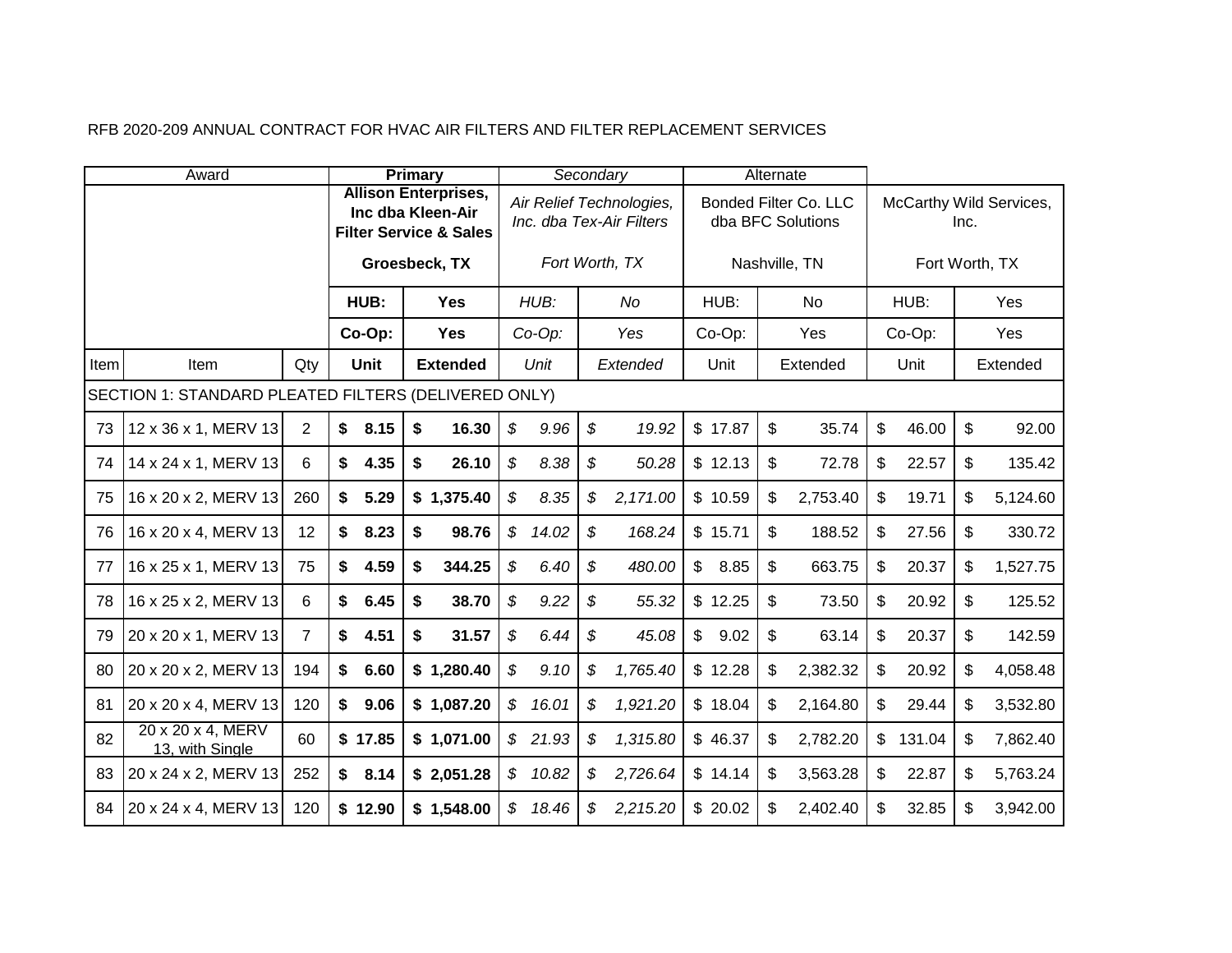|      | Award                                                    |     |                   | Primary |                                                                  |                |           |                            | Secondary                                            |                |          | Alternate                 |                                            |              |        |      |                         |
|------|----------------------------------------------------------|-----|-------------------|---------|------------------------------------------------------------------|----------------|-----------|----------------------------|------------------------------------------------------|----------------|----------|---------------------------|--------------------------------------------|--------------|--------|------|-------------------------|
|      |                                                          |     | Inc dba Kleen-Air |         | <b>Allison Enterprises,</b><br><b>Filter Service &amp; Sales</b> |                |           |                            | Air Relief Technologies,<br>Inc. dba Tex-Air Filters |                |          |                           | Bonded Filter Co. LLC<br>dba BFC Solutions |              |        | Inc. | McCarthy Wild Services, |
|      |                                                          |     |                   |         | Groesbeck, TX                                                    |                |           |                            | Fort Worth, TX                                       |                |          |                           | Nashville, TN                              |              |        |      | Fort Worth, TX          |
|      |                                                          |     | HUB:              |         | <b>Yes</b>                                                       |                | HUB:      |                            | No                                                   |                | HUB:     |                           | No                                         |              | HUB:   |      | Yes                     |
|      |                                                          |     | Co-Op:            |         | <b>Yes</b>                                                       |                | $Co-Op$ : |                            | Yes                                                  |                | Co-Op:   |                           | Yes                                        |              | Co-Op: |      | Yes                     |
| Item | Item                                                     | Qty | Unit              |         | <b>Extended</b>                                                  |                | Unit      |                            | Extended                                             |                | Unit     |                           | Extended                                   |              | Unit   |      | Extended                |
|      | SECTION 1: STANDARD PLEATED FILTERS (DELIVERED ONLY)     |     |                   |         |                                                                  |                |           |                            |                                                      |                |          |                           |                                            |              |        |      |                         |
| 85   | 20 x 24 x 4, MERV<br>13, with Single                     | 60  | \$18.90           |         | \$1,134.00                                                       |                | \$23.86   | \$                         | 1,431.60                                             |                | \$53.14  | \$                        | 3,188.40                                   | $\mathbb{S}$ | 297.57 | \$   | 17,854.20               |
| 86   | 20 x 25 x 1, MERV 13                                     | 12  | \$<br>6.39        | \$      | 76.68                                                            | $\mathfrak{L}$ | 7.52      | $\boldsymbol{\mathcal{S}}$ | 90.24                                                | $\mathbb{S}$   | 9.64     | \$                        | 115.68                                     | \$           | 21.89  | \$   | 262.68                  |
| 87   | 20 x 25 x 2, MERV 13                                     | 36  | \$<br>8.29        | \$      | 298.44                                                           | $\mathcal{S}$  | 10.82     | \$                         | 389.52                                               |                | \$14.33  | \$                        | 515.88                                     | \$           | 22.57  | \$   | 812.52                  |
| 88   | 24 x 24 x 2, MERV 13                                     | 453 | \$<br>8.98        |         | \$4,067.94                                                       | $\mathcal{S}$  | 12.56     | \$                         | 5,689.68                                             |                | \$15.97  | \$                        | 7,234.41                                   | \$           | 24.45  | \$   | 11,075.85               |
| 89   | 24 x 24 x 4, MERV 13                                     | 268 | \$14.41           |         | \$3,861.88                                                       |                | \$21.68   | \$                         | 5,810.24                                             |                | \$22.56  | $\boldsymbol{\mathsf{S}}$ | 6,046.08                                   | \$           | 35.71  | \$   | 9,570.28                |
| 90   | 24 x 24 x 4, MERV<br>13, with Single                     | 52  | \$21.00           |         | \$1,092.00                                                       |                | \$26.38   | \$                         | 1,371.76                                             |                | \$61.31  | \$                        | 3,188.12                                   | \$           | 143.34 | \$   | 7,453.68                |
|      | SECTION 2: HEPA FILTERS (DELIVERED ONLY)                 |     |                   |         |                                                                  |                |           |                            |                                                      |                |          |                           |                                            |              |        |      |                         |
| 91   | 24 x 24 x 12, MERV<br>11, HEPA                           | 1.  | \$198.56          | \$      | 198.56                                                           |                | \$188.54  | $\mathcal{L}$              | 188.54                                               |                | \$166.76 | $\mathfrak{L}$            | 166.76                                     | $\mathbb{S}$ | 399.52 | \$   | 399.52                  |
|      | SECTION 3: POLY PANEL SYNTHETIC FILTERS (DELIVERED ONLY) |     |                   |         |                                                                  |                |           |                            |                                                      |                |          |                           |                                            |              |        |      |                         |
| 92   | 12 x 10 x 1, MERV 4                                      | 8   | \$<br>2.43        | \$      | 19.44                                                            | \$             | 2.95      | $\mathcal{L}$              | 23.60                                                | $\mathfrak{S}$ | 3.31     | $\boldsymbol{\mathsf{S}}$ | 26.48                                      | \$           | 9.04   | \$   | 72.32                   |
| 93   | 12 x 10 x 1, MERV 4                                      | 8   | \$<br>2.76        | \$      | 22.08                                                            | \$             | 2.95      | \$                         | 23.60                                                | \$             | 3.31     | \$                        | 26.48                                      | \$           | 9.04   | \$   | 72.32                   |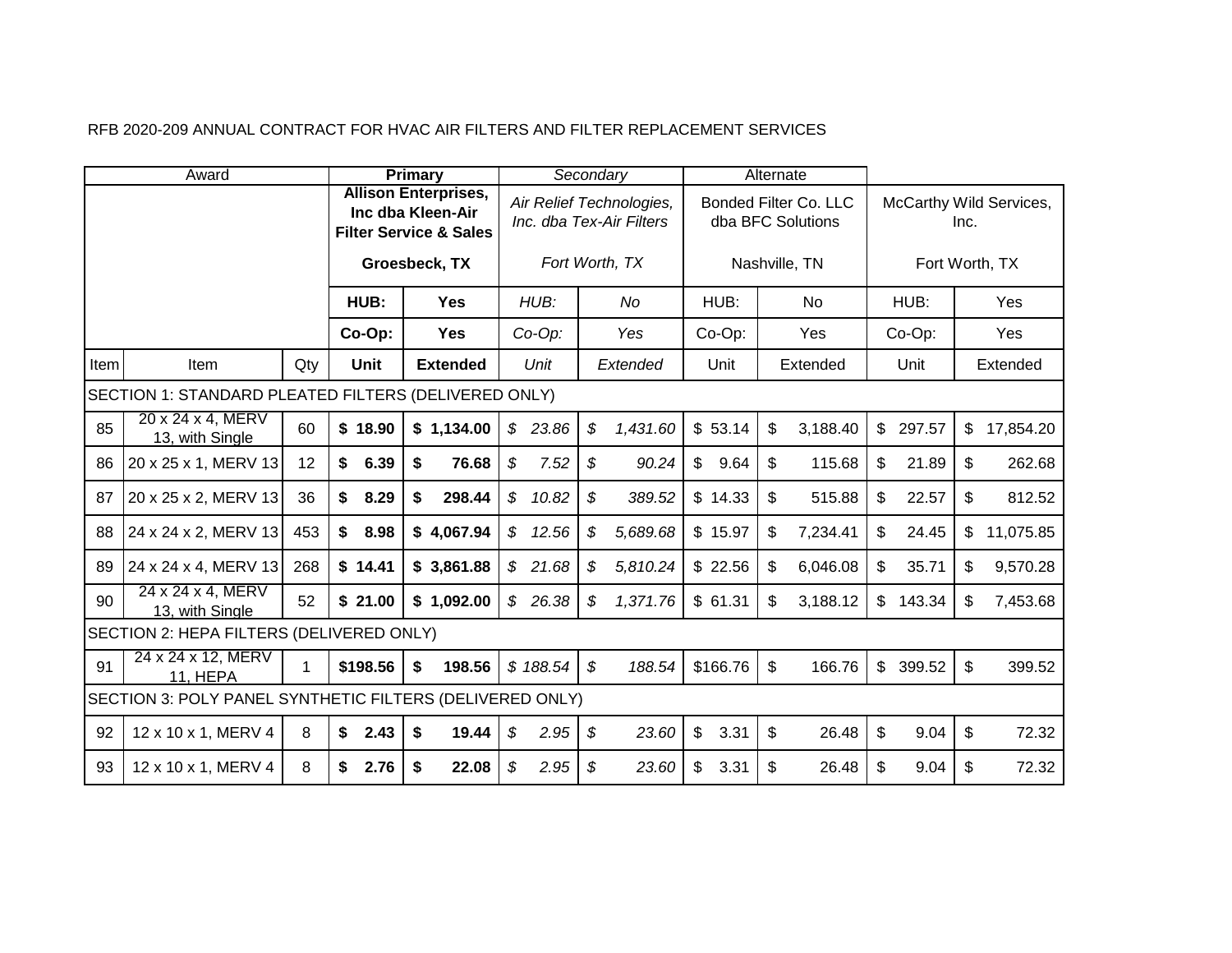|      | Award                                                          |     |             | <b>Primary</b>                                                                        |                            |           |               | Secondary                                            |                |         | Alternate                 |                                            |                |                |                           |                         |
|------|----------------------------------------------------------------|-----|-------------|---------------------------------------------------------------------------------------|----------------------------|-----------|---------------|------------------------------------------------------|----------------|---------|---------------------------|--------------------------------------------|----------------|----------------|---------------------------|-------------------------|
|      |                                                                |     |             | <b>Allison Enterprises,</b><br>Inc dba Kleen-Air<br><b>Filter Service &amp; Sales</b> |                            |           |               | Air Relief Technologies,<br>Inc. dba Tex-Air Filters |                |         |                           | Bonded Filter Co. LLC<br>dba BFC Solutions |                |                | Inc.                      | McCarthy Wild Services, |
|      |                                                                |     |             | Groesbeck, TX                                                                         |                            |           |               | Fort Worth, TX                                       |                |         |                           | Nashville, TN                              |                | Fort Worth, TX |                           |                         |
|      |                                                                |     | HUB:        | <b>Yes</b>                                                                            |                            | HUB:      |               | No                                                   |                | HUB:    |                           | No                                         |                | HUB:           |                           | Yes                     |
|      |                                                                |     | Co-Op:      | <b>Yes</b>                                                                            |                            | $Co-Op$ : |               | Yes                                                  |                | Co-Op:  |                           | Yes                                        |                | Co-Op:         |                           | Yes                     |
| Item | Item                                                           | Qty | <b>Unit</b> | <b>Extended</b>                                                                       |                            | Unit      |               | Extended                                             |                | Unit    |                           | Extended                                   |                | Unit           |                           | Extended                |
|      | SECTION 4: STANDARD PLEATED FILTERS (WITH REPLACEMENT SERVICE) |     |             |                                                                                       |                            |           |               |                                                      |                |         |                           |                                            |                |                |                           |                         |
|      | <b>ADULT HEALTH SERVICE</b>                                    |     |             |                                                                                       |                            |           |               |                                                      |                |         |                           |                                            |                |                |                           |                         |
| 94   | 20 x 24 x 2, MERV 11                                           | 24  | \$<br>3.79  | \$<br>90.96                                                                           | \$                         | 4.53      | \$            | 108.72                                               | $\mathfrak{S}$ | 7.14    | $\mathfrak{S}$            | 171.36                                     | \$             | 7.10           | $\mathfrak{S}$            | 170.40                  |
| 95   | Service Call                                                   | 6   | \$35.00     | \$<br>210.00                                                                          |                            | \$50.00   | \$            | 300.00                                               |                | \$36.00 | $\mathfrak{F}$            | 216.00                                     |                | \$200.00       | $\boldsymbol{\mathsf{S}}$ | 1,200.00                |
|      | <b>ARKANSAS WIC CLINIC</b>                                     |     |             |                                                                                       |                            |           |               |                                                      |                |         |                           |                                            |                |                |                           |                         |
| 96   | 16 x 24 x 2, MERV 11                                           | 24  | \$<br>3.55  | \$<br>85.20                                                                           | \$                         | 4.54      | $\mathcal{S}$ | 108.96                                               | $\mathfrak{S}$ | 6.67    | $\mathfrak{S}$            | 160.08                                     | \$             | 7.10           | $\mathbb{S}$              | 170.40                  |
| 97   | Service Call                                                   | 6   | \$35.00     | \$<br>210.00                                                                          | $\boldsymbol{\mathcal{S}}$ | 50.00     | \$            | 300.00                                               |                | \$36.00 | $\mathfrak{S}$            | 216.00                                     | $\mathbb{S}$   | 200.00         | \$                        | 1,200.00                |
|      | <b>CNET OFFICE</b>                                             |     |             |                                                                                       |                            |           |               |                                                      |                |         |                           |                                            |                |                |                           |                         |
| 97   | 16 x 25 x 2, MERV 11                                           | 48  | \$<br>3.44  | 165.12<br>\$                                                                          | $\boldsymbol{\mathcal{S}}$ | 4.19      | \$            | 201.12                                               | $\mathfrak{S}$ | 6.53    | $\mathfrak{F}$            | 313.44                                     | \$             | 6.67           | $\mathfrak{S}$            | 320.16                  |
| 98   | 16 x 16 x 2, MERV 11                                           | 16  | \$<br>2.97  | 47.52<br>\$                                                                           | \$                         | 3.95      | \$            | 63.20                                                | $\mathfrak{S}$ | 6.96    | $\boldsymbol{\mathsf{S}}$ | 111.36                                     | \$             | 8.18           | $\frac{1}{2}$             | 130.88                  |
| 99   | Service Call                                                   | 4   | \$35.00     | \$<br>140.00                                                                          |                            | \$50.00   | \$            | 200.00                                               |                | \$36.00 | $\mathfrak{L}$            | 144.00                                     | $\mathfrak{S}$ | 300.00         | \$                        | 1,200.00                |
|      | <b>EASTSIDE WIC CLINIC</b>                                     |     |             |                                                                                       |                            |           |               |                                                      |                |         |                           |                                            |                |                |                           |                         |
|      | 100 20 x 20 x 2, MERV 11                                       | 24  | 3.55<br>\$  | 85.20<br>\$                                                                           | $\boldsymbol{\mathcal{S}}$ | 4.39      | \$            | 105.36                                               | $\mathfrak{S}$ | 6.53    | $\boldsymbol{\mathsf{S}}$ | 156.72                                     | \$             | 6.67           | \$                        | 160.08                  |
|      | 101 20 x 25 x 2, MERV 11                                       | 72  | 3.81<br>\$  | \$<br>274.32                                                                          | \$                         | 4.53      | \$            | 326.16                                               | \$             | 7.28    | \$                        | 524.16                                     | \$             | 7.04           | \$                        | 506.88                  |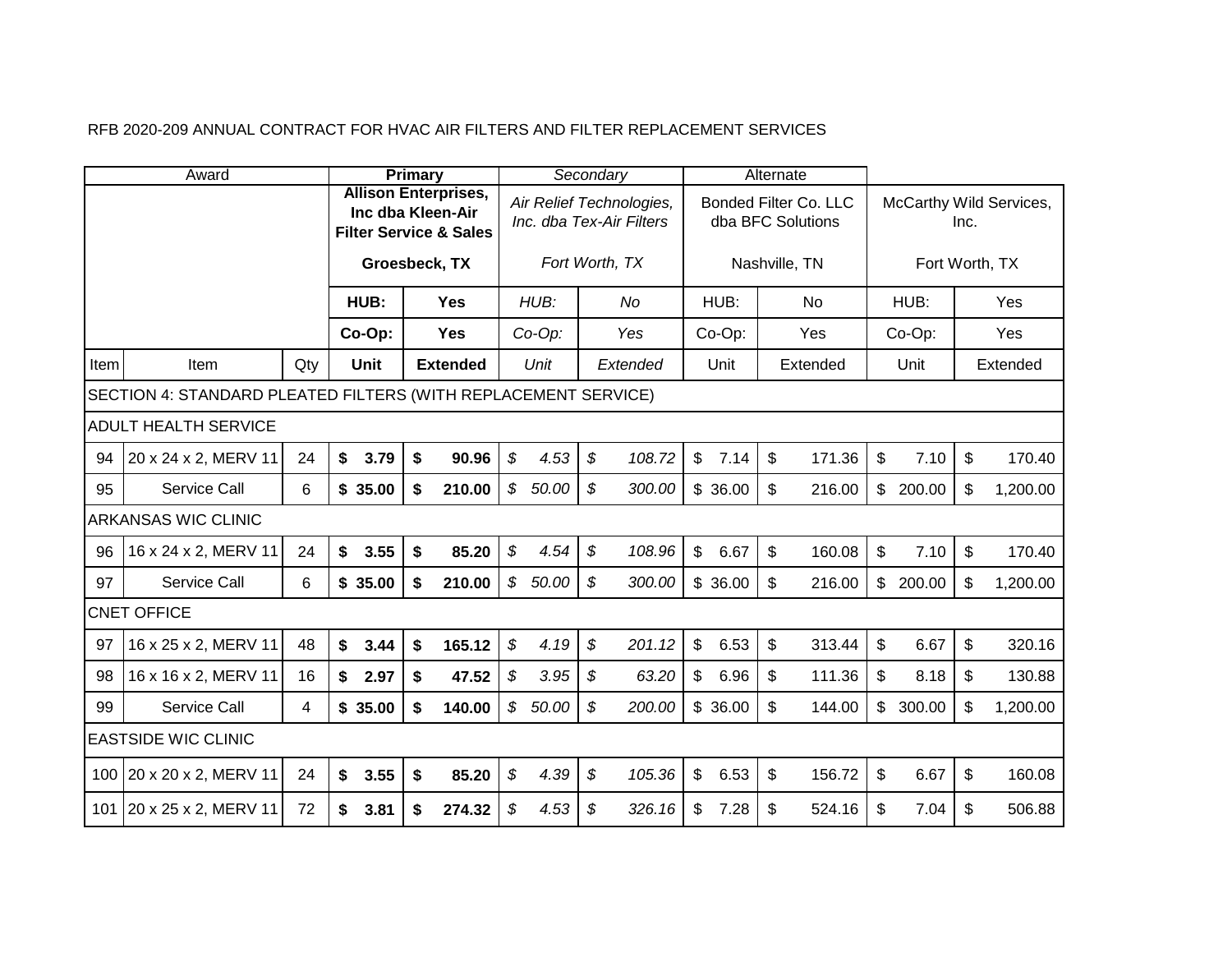|      | Award                                                          |     |             | <b>Primary</b>                                                                        |                            |         |               | Secondary                                            |                        | Alternate                                  |               |        |                           |                         |
|------|----------------------------------------------------------------|-----|-------------|---------------------------------------------------------------------------------------|----------------------------|---------|---------------|------------------------------------------------------|------------------------|--------------------------------------------|---------------|--------|---------------------------|-------------------------|
|      |                                                                |     |             | <b>Allison Enterprises,</b><br>Inc dba Kleen-Air<br><b>Filter Service &amp; Sales</b> |                            |         |               | Air Relief Technologies,<br>Inc. dba Tex-Air Filters |                        | Bonded Filter Co. LLC<br>dba BFC Solutions |               |        | Inc.                      | McCarthy Wild Services, |
|      |                                                                |     |             | Groesbeck, TX                                                                         |                            |         |               | Fort Worth, TX                                       |                        | Nashville, TN                              |               |        |                           | Fort Worth, TX          |
|      |                                                                |     | HUB:        | <b>Yes</b>                                                                            |                            | HUB:    |               | No                                                   | HUB:                   | <b>No</b>                                  |               | HUB:   |                           | Yes                     |
|      |                                                                |     | Co-Op:      | <b>Yes</b>                                                                            |                            | Co-Op:  |               | Yes                                                  | Co-Op:                 | Yes                                        |               | Co-Op: |                           | Yes                     |
| Item | Item                                                           | Qty | <b>Unit</b> | <b>Extended</b>                                                                       |                            | Unit    |               | Extended                                             | Unit                   | Extended                                   |               | Unit   |                           | Extended                |
|      | SECTION 4: STANDARD PLEATED FILTERS (WITH REPLACEMENT SERVICE) |     |             |                                                                                       |                            |         |               |                                                      |                        |                                            |               |        |                           |                         |
|      | <b>IEASTSIDE WIC CLINIC</b>                                    |     |             |                                                                                       |                            |         |               |                                                      |                        |                                            |               |        |                           |                         |
| 102  | Service Call                                                   | 6   | \$35.00     | 210.00<br>\$                                                                          |                            | \$50.00 | $\mathcal{S}$ | 300.00                                               | \$36.00                | $\mathfrak{S}$<br>216.00                   | $\mathsf{\$}$ | 300.00 | \$                        | 1,800.00                |
|      | <b>EULESS WIC CLINIC</b>                                       |     |             |                                                                                       |                            |         |               |                                                      |                        |                                            |               |        |                           |                         |
| 103  | 16 x 25 x 2, MERV 11                                           | 24  | \$<br>3.44  | \$<br>82.56                                                                           | $\boldsymbol{\mathcal{S}}$ | 4.19    | \$            | 100.56                                               | $\mathfrak{S}$<br>6.53 | $\mathfrak{S}$<br>156.72                   | \$            | 6.67   | $\sqrt[6]{\frac{1}{2}}$   | 160.08                  |
| 104  | Service Call                                                   | 6   | \$35.00     | 210.00<br>\$                                                                          |                            | \$50.00 | \$            | 300.00                                               | \$36.00                | $\mathfrak{F}$<br>216.00                   | $\mathbb{S}$  | 200.00 | \$                        | 1,200.00                |
|      | <b>FIESTA WIC CLINIC</b>                                       |     |             |                                                                                       |                            |         |               |                                                      |                        |                                            |               |        |                           |                         |
| 105  | 14 x 25 x 2, MERV 11                                           | 18  | \$<br>3.51  | \$<br>63.18                                                                           | \$                         | 4.03    | \$            | 72.54                                                | $\mathfrak{S}$<br>6.47 | \$<br>116.46                               | \$            | 6.96   | $\boldsymbol{\mathsf{S}}$ | 125.28                  |
| 106  | 15 x 20 x 2, MERV 11                                           | 36  | \$<br>2.99  | \$<br>107.64                                                                          | $\mathfrak{L}$             | 4.03    | \$            | 145.08                                               | $\mathsf{\$}$<br>6.35  | $\boldsymbol{\mathsf{s}}$<br>228.60        | \$            | 6.75   | \$                        | 243.00                  |
| 107  | Service Call                                                   | 6   | \$35.00     | 210.00<br>\$                                                                          |                            | \$50.00 | \$            | 300.00                                               | \$36.00                | $\mathfrak{L}$<br>216.00                   | $\frac{1}{2}$ | 300.00 | \$                        | 1,800.00                |
|      | <b>GREEN OAKS WIC CLINIC</b>                                   |     |             |                                                                                       |                            |         |               |                                                      |                        |                                            |               |        |                           |                         |
| 108  | 16 x 16 x 2, MERV 11                                           | 24  | \$<br>2.97  | \$<br>71.28                                                                           | $\boldsymbol{\mathcal{S}}$ | 3.95    | \$            | 94.80                                                | $\mathfrak{S}$<br>6.96 | $\sqrt[6]{\frac{1}{2}}$<br>167.04          | \$            | 8.18   | $\boldsymbol{\mathsf{S}}$ | 196.32                  |
|      | 109 16 x 25 x 2, MERV 11                                       | 36  | 3.44<br>S.  | 123.84<br>\$                                                                          | \$                         | 4.19    | \$            | 150.84                                               | \$<br>6.53             | $\boldsymbol{\mathsf{s}}$<br>235.08        | \$            | 6.67   | \$                        | 240.12                  |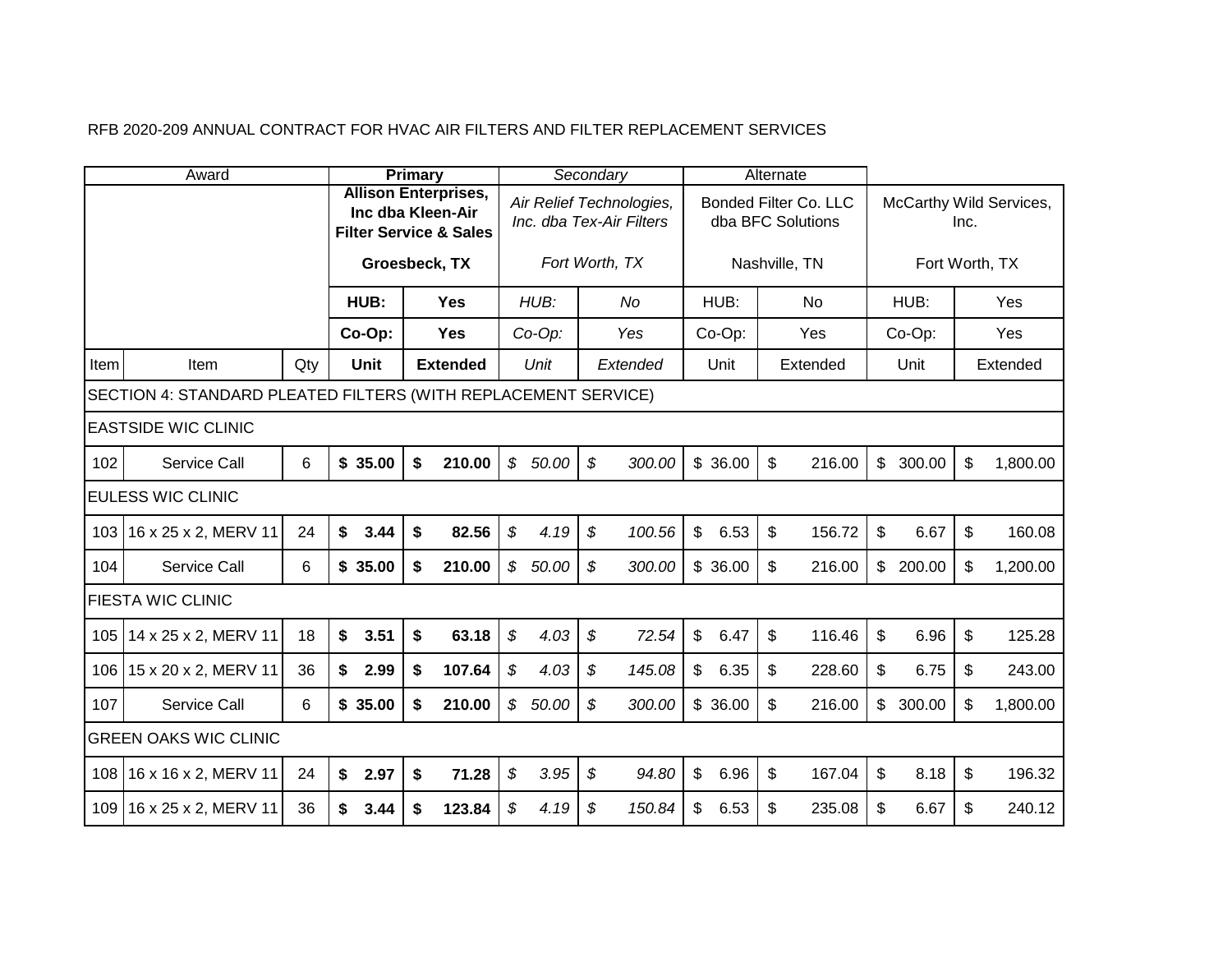|       | Award                                                          |     |             | Primary                                                                               |                            |           | Secondary      |                                                      |                        | Alternate                                  |              |          |                           |                         |
|-------|----------------------------------------------------------------|-----|-------------|---------------------------------------------------------------------------------------|----------------------------|-----------|----------------|------------------------------------------------------|------------------------|--------------------------------------------|--------------|----------|---------------------------|-------------------------|
|       |                                                                |     |             | <b>Allison Enterprises,</b><br>Inc dba Kleen-Air<br><b>Filter Service &amp; Sales</b> |                            |           |                | Air Relief Technologies,<br>Inc. dba Tex-Air Filters |                        | Bonded Filter Co. LLC<br>dba BFC Solutions |              |          | Inc.                      | McCarthy Wild Services, |
|       |                                                                |     |             | Groesbeck, TX                                                                         |                            |           |                | Fort Worth, TX                                       |                        | Nashville, TN                              |              |          |                           | Fort Worth, TX          |
|       |                                                                |     | HUB:        | <b>Yes</b>                                                                            |                            | HUB:      |                | No                                                   | HUB:                   | No                                         |              | HUB:     |                           | Yes                     |
|       |                                                                |     | Co-Op:      | <b>Yes</b>                                                                            |                            | $Co-Op$ : |                | Yes                                                  | Co-Op:                 | Yes                                        |              | Co-Op:   |                           | Yes                     |
| Item  | Item                                                           | Qty | <b>Unit</b> | <b>Extended</b>                                                                       |                            | Unit      |                | Extended                                             | Unit                   | Extended                                   |              | Unit     |                           | Extended                |
|       | SECTION 4: STANDARD PLEATED FILTERS (WITH REPLACEMENT SERVICE) |     |             |                                                                                       |                            |           |                |                                                      |                        |                                            |              |          |                           |                         |
|       | <b>GREEN OAKS WIC CLINIC</b>                                   |     |             |                                                                                       |                            |           |                |                                                      |                        |                                            |              |          |                           |                         |
| 110   | Service Call                                                   | 6   | \$35.00     | 210.00<br>\$                                                                          |                            | \$50.00   | $\mathfrak{s}$ | 300.00                                               | \$36.00                | $\mathfrak{L}$<br>216.00                   | $\mathbb{S}$ | 300.00   | $\boldsymbol{\mathsf{S}}$ | 1,800.00                |
|       | <b>HALTOM CITY WIC CLINIC</b>                                  |     |             |                                                                                       |                            |           |                |                                                      |                        |                                            |              |          |                           |                         |
| 111   | 18 x 24 x 2, MERV 11                                           | 24  | \$<br>3.96  | 95.04<br>\$                                                                           | \$                         | 4.28      | \$             | 102.72                                               | $\mathfrak{S}$<br>6.96 | $\mathfrak{L}$<br>167.04                   | \$           | 7.04     | $\mathfrak{L}$            | 168.96                  |
| 112   | 20 x 20 x 2, MERV 11                                           | 24  | 3.55<br>\$  | \$<br>85.20                                                                           | \$                         | 4.39      | \$             | 105.36                                               | $\mathfrak{S}$<br>6.53 | \$<br>156.72                               | \$           | 6.67     | \$                        | 160.08                  |
| 113   | 20 x 25 x 2, MERV 11                                           | 24  | 3.81<br>\$  | 91.44<br>\$                                                                           | \$                         | 4.53      | \$             | 108.72                                               | $\mathsf{\$}$<br>7.28  | \$<br>174.72                               | \$           | 7.04     | \$                        | 168.96                  |
| 114   | Service Call                                                   | 6   | \$35.00     | 210.00<br>\$                                                                          |                            | \$50.00   | \$             | 300.00                                               | \$36.00                | \$<br>216.00                               | \$           | 300.00   | \$                        | 1,800.00                |
|       | <b>MANSFIELD WIC CLINIC</b>                                    |     |             |                                                                                       |                            |           |                |                                                      |                        |                                            |              |          |                           |                         |
| 115   | 20 x 20 x 1, MERV 11                                           | 12  | \$<br>2.78  | 33.36<br>\$                                                                           | $\boldsymbol{\mathcal{S}}$ | 4.34      | \$             | 52.08                                                | $\mathbb S$<br>6.00    | $\mathfrak{L}$<br>72.00                    | \$           | 6.55     | $\sqrt[6]{\frac{1}{2}}$   | 78.60                   |
| 116   | Service Call                                                   | 6   | \$35.00     | \$<br>210.00                                                                          |                            | \$50.00   | \$             | 300.00                                               | \$53.00                | $\mathfrak{L}$<br>318.00                   |              | \$200.00 | $\boldsymbol{\mathsf{S}}$ | 1,200.00                |
|       | <b>WIC WAREHOUSE</b>                                           |     |             |                                                                                       |                            |           |                |                                                      |                        |                                            |              |          |                           |                         |
| 117 I | 16 x 24 x 2, MERV 11                                           | 24  | \$<br>3.55  | \$<br>85.20                                                                           | \$                         | 4.54      | \$             | 108.96                                               | $\mathfrak{S}$<br>6.67 | $\mathfrak{F}$<br>160.08                   | \$           | 7.12     | $\mathfrak{S}$            | 170.88                  |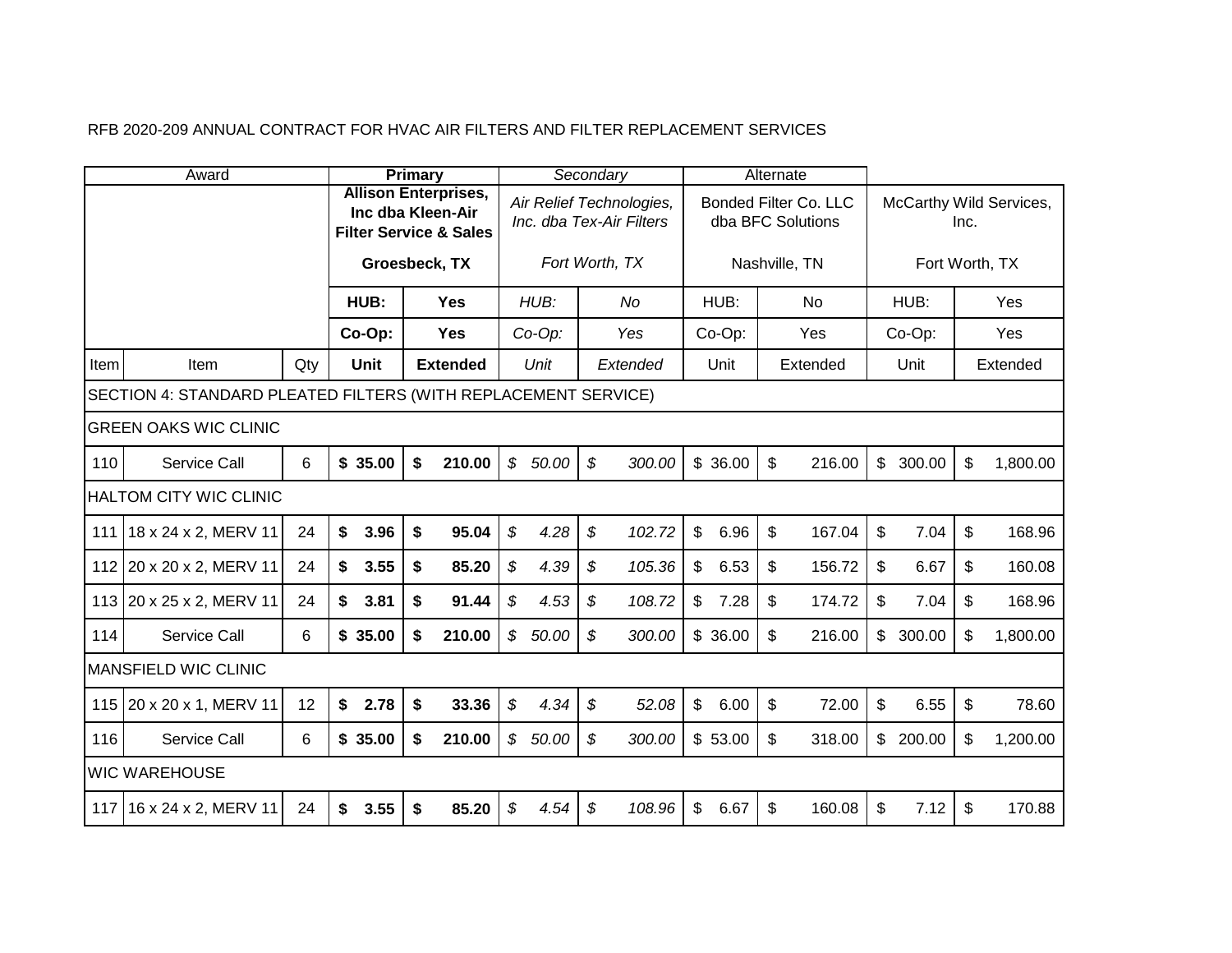| Award |                                                                |     | Primary                                                                                                |                 | Secondary |                                                                        |    | Alternate |                                                             |      |    |                                                   |    |           |    |          |
|-------|----------------------------------------------------------------|-----|--------------------------------------------------------------------------------------------------------|-----------------|-----------|------------------------------------------------------------------------|----|-----------|-------------------------------------------------------------|------|----|---------------------------------------------------|----|-----------|----|----------|
|       |                                                                |     | <b>Allison Enterprises,</b><br>Inc dba Kleen-Air<br><b>Filter Service &amp; Sales</b><br>Groesbeck, TX |                 |           | Air Relief Technologies,<br>Inc. dba Tex-Air Filters<br>Fort Worth, TX |    |           | Bonded Filter Co. LLC<br>dba BFC Solutions<br>Nashville, TN |      |    | McCarthy Wild Services,<br>Inc.<br>Fort Worth, TX |    |           |    |          |
|       |                                                                |     | HUB:                                                                                                   | <b>Yes</b>      |           | HUB:                                                                   |    | No        | HUB:                                                        |      |    | No                                                |    | HUB:      |    | Yes      |
|       |                                                                |     | $Co-Op$ :                                                                                              | <b>Yes</b>      |           | $Co-Op$ :                                                              |    | Yes       | $Co-Op$ :                                                   |      |    | Yes                                               |    | $Co-Op$ : |    | Yes      |
| Item  | Item                                                           | Qty | Unit                                                                                                   | <b>Extended</b> |           | Unit                                                                   |    | Extended  | Unit                                                        |      |    | Extended                                          |    | Unit      |    | Extended |
|       | SECTION 4: STANDARD PLEATED FILTERS (WITH REPLACEMENT SERVICE) |     |                                                                                                        |                 |           |                                                                        |    |           |                                                             |      |    |                                                   |    |           |    |          |
|       | IWIC WAREHOUSE                                                 |     |                                                                                                        |                 |           |                                                                        |    |           |                                                             |      |    |                                                   |    |           |    |          |
|       | 118 20 x 25 x 2, MERV 11                                       | 6   | \$<br>3.81                                                                                             | \$<br>22.86     | \$        | 4.53                                                                   | \$ | 27.18     | \$                                                          | 7.28 | \$ | 43.68                                             | \$ | 7.03      | \$ | 42.18    |
| 119   | <b>Service Call</b>                                            | 6   | \$35.00                                                                                                | 210.00<br>\$    | \$        | 50.00                                                                  | \$ | 300.00    | \$36.00                                                     |      | \$ | 216.00                                            | \$ | 300.00    | \$ | 1,800.00 |
|       | WHITE SETTLEMENT WIC CLINIC                                    |     |                                                                                                        |                 |           |                                                                        |    |           |                                                             |      |    |                                                   |    |           |    |          |
|       | 120   20 x 20 x 1, MERV 11                                     | 18  | \$<br>2.78                                                                                             | \$<br>66.72     | \$        | 4.34                                                                   | \$ | 104.16    | $\mathbb{S}$                                                | 6.00 | \$ | 144.00                                            | \$ | 6.55      | \$ | 157.20   |
| 121   | <b>Service Call</b>                                            | 6   | \$35.00                                                                                                | 210.00<br>\$    | \$        | 50.00                                                                  | \$ | 300.00    | \$41.00                                                     |      | \$ | 246.00                                            | \$ | 200.00    | \$ | 1,200.00 |